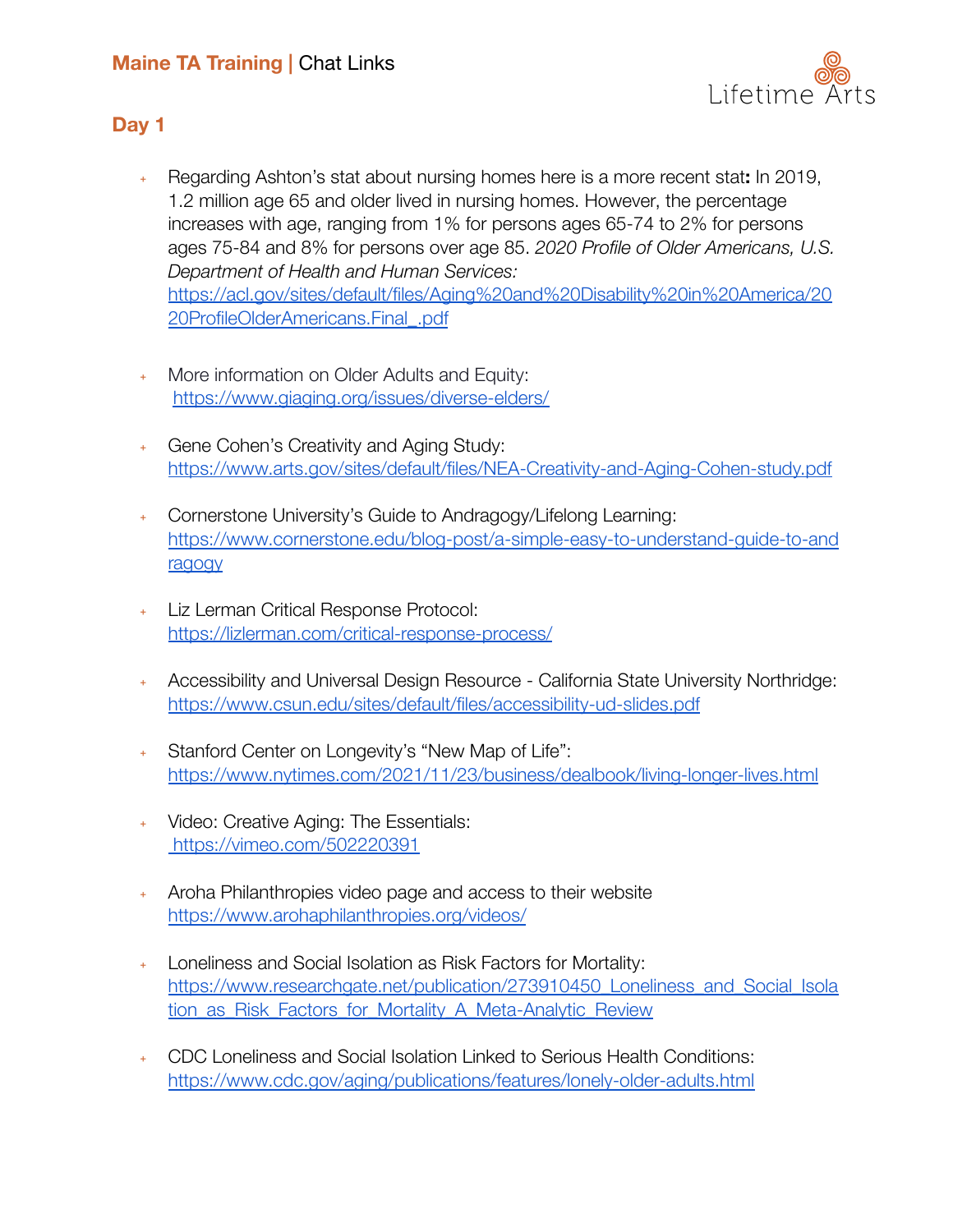# **Maine TA Training |** Chat Links



﹢ Best Practices in Intergenerational Arts Education Program Design (PDF): [https://creativeagingportal.org/wp-content/uploads/Intergenerational-Programs-PD](https://creativeagingportal.org/wp-content/uploads/Intergenerational-Programs-PDF.pdf) [F.pdf](https://creativeagingportal.org/wp-content/uploads/Intergenerational-Programs-PDF.pdf)

### Resources:

- + Cohen, Gene. (2006, April). The Creativity and Aging Study: The Impact of Professionally Conducted Cultural Programs on Older Adults, Final Report. [https://creativeagingresource.org/resource/the-creativity-and-aging-study-the-impa](https://creativeagingresource.org/resource/the-creativity-and-aging-study-the-impact-of-professionally-conducted-cultural-programs-final-report/) [ct-of-professionally-conducted-cultural-programs-final-report/](https://creativeagingresource.org/resource/the-creativity-and-aging-study-the-impact-of-professionally-conducted-cultural-programs-final-report/)
- + U.S. Census Bureau. (2017). 2017 National Population Projections Tables: Main Series. Retrieved from: [https://www.census.gov/data/tables/2017/demo/popproj/2017-summary-tables.ht](https://www.census.gov/data/tables/2017/demo/popproj/2017-summary-tables.html) [ml](https://www.census.gov/data/tables/2017/demo/popproj/2017-summary-tables.html)
- + Espinoza, Robert. (n.d.). M*eeting the needs of elders of color and LGBT elders.* Grantmakers in Aging. Retrieved from: <https://www.giaging.org/issues/diverse-elders/>

## **Day 2**

- + Older Adults Technology Services now part of AARP: <https://oats.org/> [https://seniorplanet.org/](https://oats.org/)
- ﹢ Tool for finding low cost broadband: <https://agingconnected.org/>
- ﹢ Example of phone dance programs for older adults: <http://www.dvpnyc.org/phone-classes/>
- **Kuntzmatrix** [https://artspaces.kunstmatrix.com/en/exhibition/6719307/la-vida-es-un-arte-55-](https://artspaces.kunstmatrix.com/en/exhibition/6719307/la-vida-es-un-arte-55-2021) [2021](https://artspaces.kunstmatrix.com/en/exhibition/6719307/la-vida-es-un-arte-55-2021)
- MCA offers DIY postcard course for older adults: [https://www.winonapost.com/news/mca-offers-diy-postcard-course-for-older-adult](https://www.winonapost.com/news/mca-offers-diy-postcard-course-for-older-adults/article_53f69919-8bdc-5663-8ddb-b83534959cae.html) [s/article\\_53f69919-8bdc-5663-8ddb-b83534959cae.html](https://www.winonapost.com/news/mca-offers-diy-postcard-course-for-older-adults/article_53f69919-8bdc-5663-8ddb-b83534959cae.html)